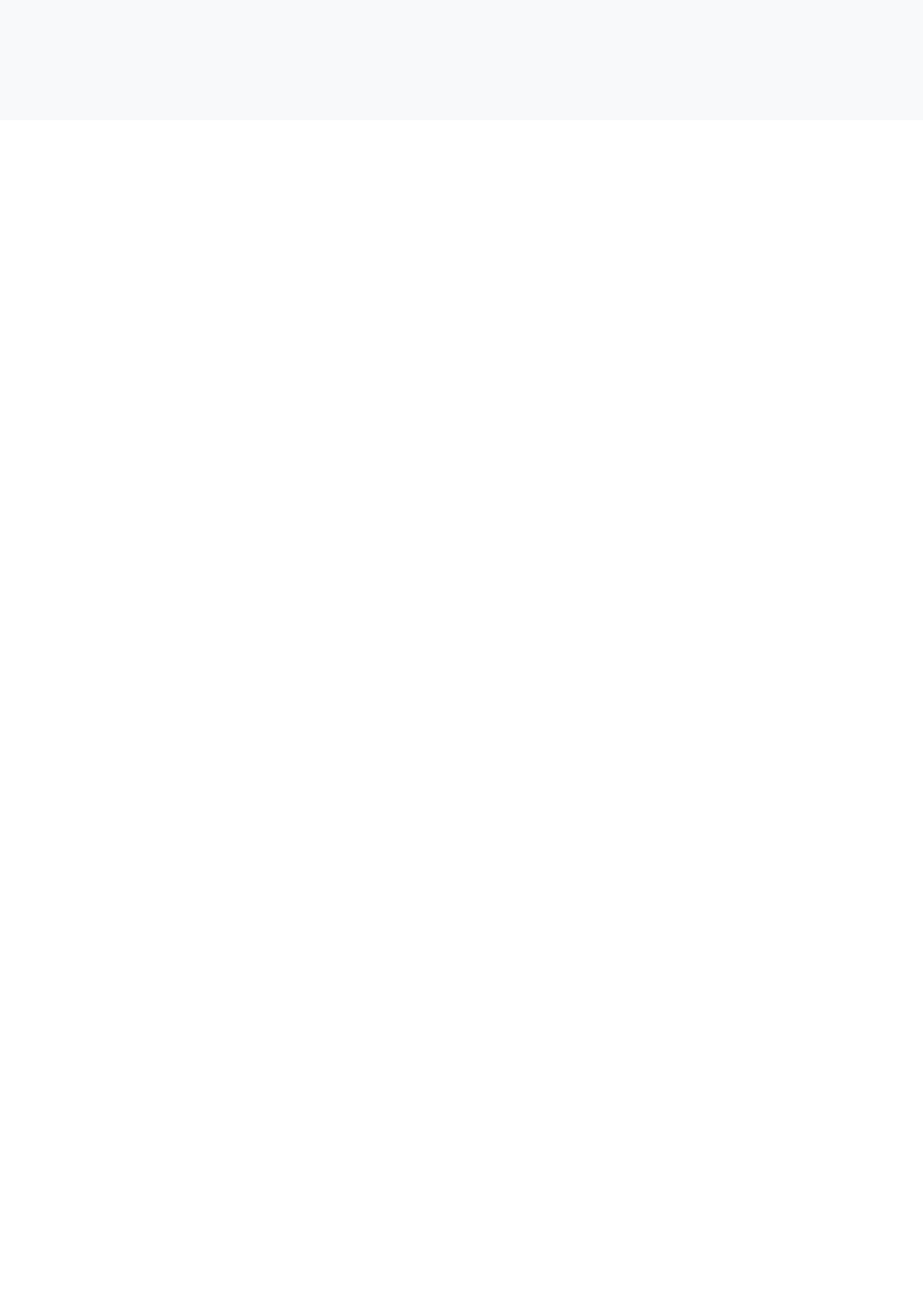# **Browser & OS**

| All Users<br>100.00% Users |  |
|----------------------------|--|
| <b>Explorer</b>            |  |
| Summary                    |  |



|    |                      | <b>Acquisition</b>                                                  |                                             |                                                 | <b>Behavior</b>                                 | <b>Conversions</b>                          |                                                     |                            |
|----|----------------------|---------------------------------------------------------------------|---------------------------------------------|-------------------------------------------------|-------------------------------------------------|---------------------------------------------|-----------------------------------------------------|----------------------------|
|    | <b>Browser</b>       | <b>New</b><br>Users $\downarrow$<br><b>Sessions</b><br><b>Users</b> |                                             | <b>Bounce Rate</b>                              | Pages / Session                                 | <b>Avg. Session Duration</b>                | <b>Goal Conversion Ra</b>                           |                            |
|    |                      | 1,149<br>% of<br>Total:<br>100.00%<br>(1, 149)                      | 1,137<br>% of Total:<br>100.09%<br>(1, 136) | 4,495<br>$%$ of<br>Total:<br>100.00%<br>(4,495) | 52.59%<br>Avg for View:<br>52.59%<br>$(0.00\%)$ | 2.97<br>Avg for View:<br>2.97<br>$(0.00\%)$ | 00:03:55<br>Avg for View:<br>00:03:55<br>$(0.00\%)$ | 0.0<br>Avg for Vi<br>(0.0) |
|    | 1. Chrome            | 521<br>$(45.30\%)$                                                  | 520<br>(45.73%)                             | 1,243<br>(27.65%)                               | 41.35%                                          | 2.94                                        | 00:02:27                                            | 0.0                        |
|    | 2. Safari            | 330<br>(28.70%)                                                     | 330<br>(29.02%)                             | 498<br>$(11.08\%)$                              | 44.98%                                          | 2.66                                        | 00:01:50                                            | 0.0                        |
|    | 3. Firefox           | 79<br>(6.87%)                                                       | 76<br>$(6.68\%)$                            | 649<br>$(14.44\%)$                              | 27.43%                                          | 6.74                                        | 00:12:46                                            | 0.d                        |
| 4. | Edge                 | 66<br>(5.74%)                                                       | 63<br>$(5.54\%)$                            | 1,627<br>$(36.20\%)$                            | 75.35%                                          | 1.61                                        | 00:02:43                                            | 0.d                        |
|    | 5. Samsung Internet  | 38<br>$(3.30\%)$                                                    | 37<br>(3.25%)                               | 231<br>$(5.14\%)$                               | 55.41%                                          | 2.25                                        | 00:02:32                                            | 0.d                        |
|    | 6. Seznam            | 33<br>(2.87%)                                                       | 33<br>$(2.90\%)$                            | 53<br>$(1.18\%)$                                | 30.19%                                          | 3.91                                        | 00:01:55                                            | 0.d                        |
|    | 7. Android Webview   | 29<br>(2.52%)                                                       | 27<br>(2.37%)                               | 44<br>$(0.98\%)$                                | 56.82%                                          | 3.64                                        | 00:00:52                                            | 0.d                        |
|    | 8. Safari (in-app)   | 25<br>(2.17%)                                                       | 25<br>$(2.20\%)$                            | 27<br>$(0.60\%)$                                | 74.07%                                          | 1.37                                        | 00:00:10                                            | 0.d                        |
|    | 9. Internet Explorer | 18<br>(1.57%)                                                       | 16<br>$(1.41\%)$                            | 39<br>(0.87%)                                   | 46.15%                                          | 5.72                                        | 00:02:50                                            | 0.0                        |
|    | 10. Opera            | 6<br>(0.52%)                                                        | 5<br>$(0.44\%)$                             | 79<br>$(1.76\%)$                                | 12.66%                                          | 2.94                                        | 00:01:10                                            | 0.d                        |
|    | 11. Opera Mini       | 3<br>$(0.26\%)$                                                     | 3<br>$(0.26\%)$                             | 3<br>$(0.07\%)$                                 | 100.00%                                         | 1.00                                        | 00:00:00                                            | 0.0                        |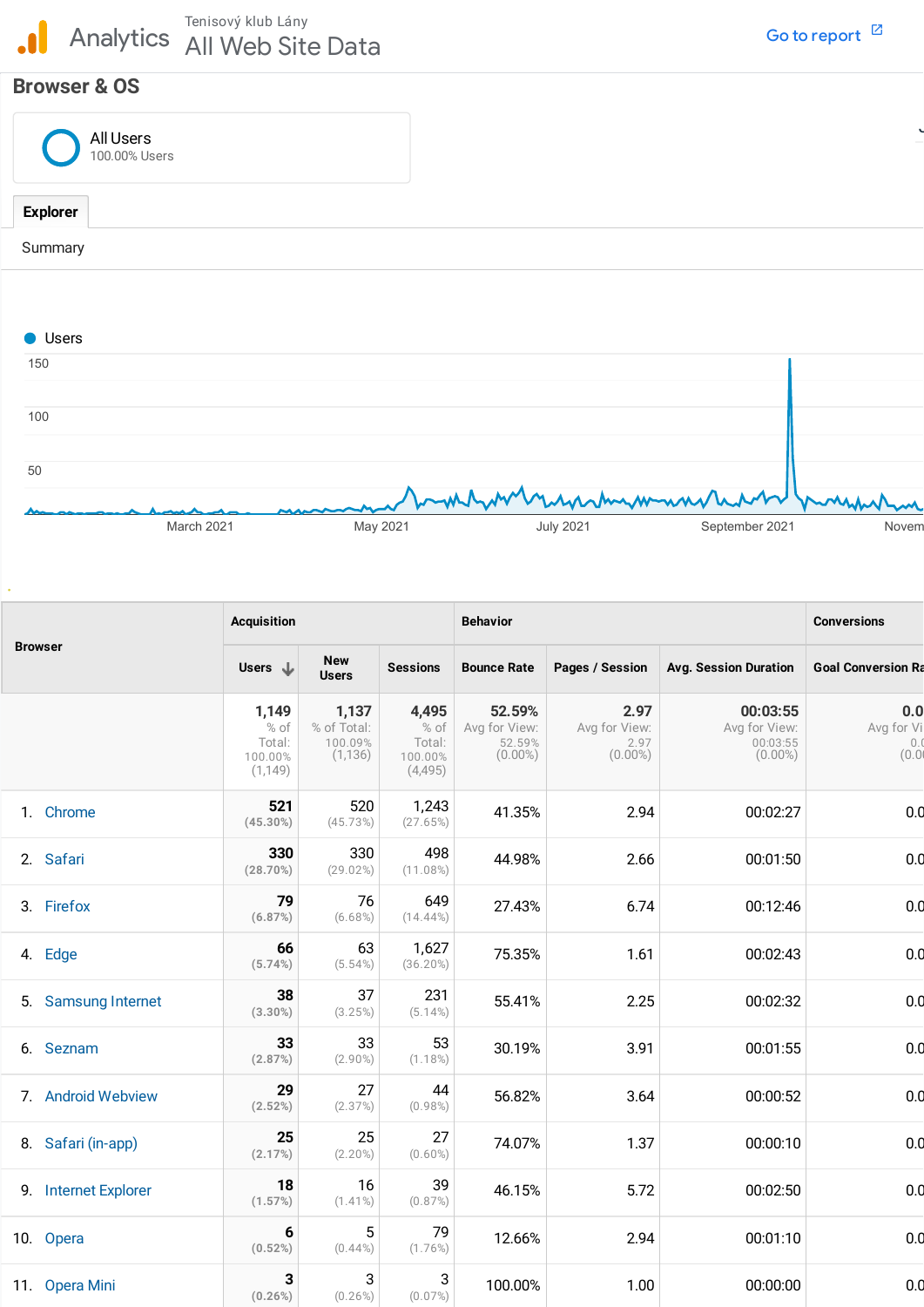| <b>BlackBerry</b><br>12. | $(0.09\%)$ | $(0.09\%)$ | $(0.02\%)$ | 100.00% | 1.00 | 00:00:00 | 0.C |
|--------------------------|------------|------------|------------|---------|------|----------|-----|
| <b>Mozilla</b><br>13.    | $(0.09\%)$ | $(0.09\%)$ | $(0.02\%)$ | 100.00% | 1.00 | 00:00:00 | 0.C |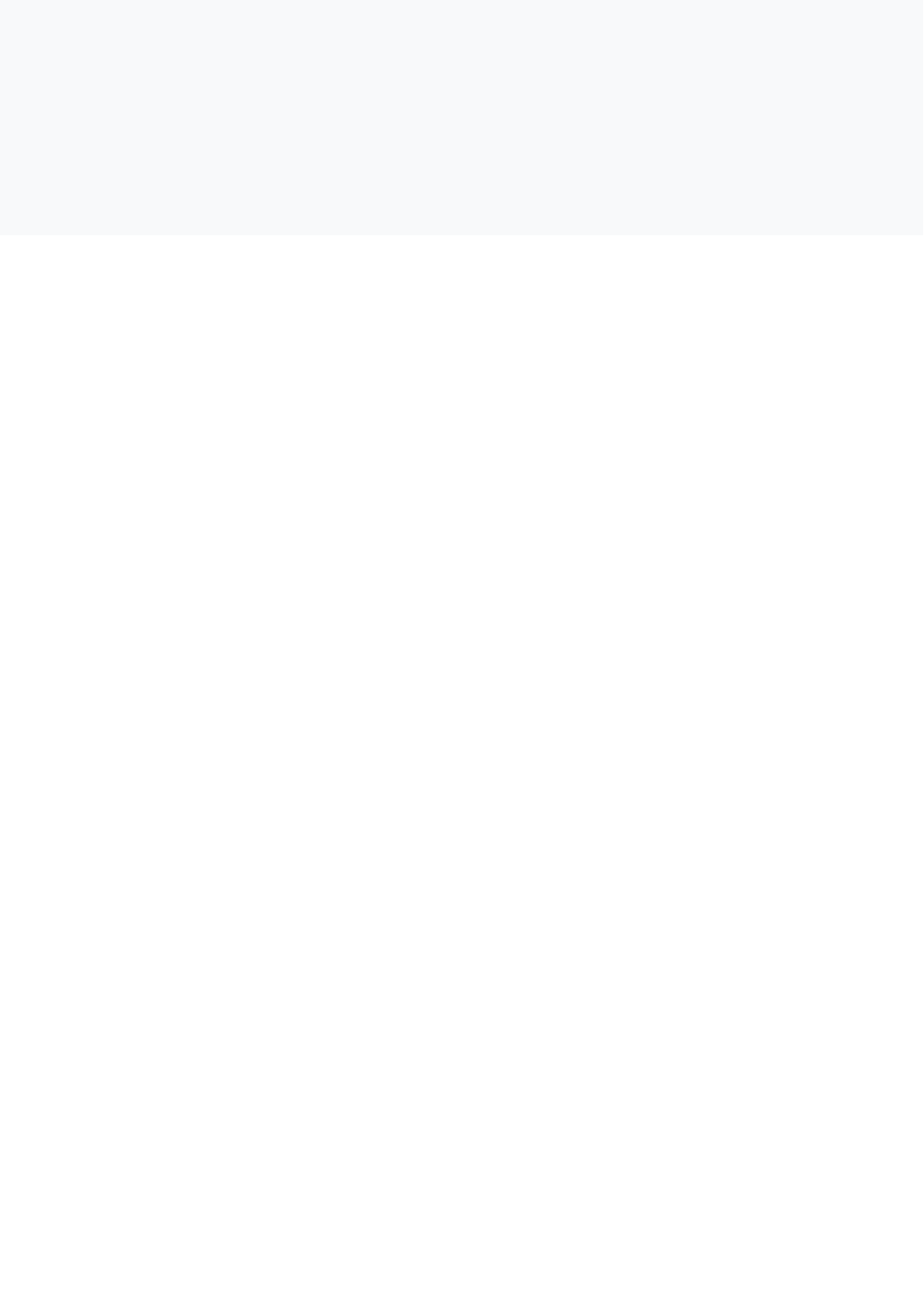

J

# **Location**



### **Map Overlay**

#### Summary



|                                       | <b>Acquisition</b>                             |                                             |                                               | <b>Behavior</b>                                 | <b>Conversions</b>                          |                                                     |                                   |
|---------------------------------------|------------------------------------------------|---------------------------------------------|-----------------------------------------------|-------------------------------------------------|---------------------------------------------|-----------------------------------------------------|-----------------------------------|
| Country                               | Users $\downarrow$                             | <b>New</b><br><b>Users</b>                  | <b>Sessions</b>                               | <b>Bounce Rate</b>                              | Pages / Session                             | <b>Avg. Session Duration</b>                        | <b>Goal Conversion Ra</b>         |
|                                       | 1,149<br>% of<br>Total:<br>100.00%<br>(1, 149) | 1,137<br>% of Total:<br>100.09%<br>(1, 136) | 4,495<br>% of<br>Total:<br>100.00%<br>(4,495) | 52.59%<br>Avg for View:<br>52.59%<br>$(0.00\%)$ | 2.97<br>Avg for View:<br>2.97<br>$(0.00\%)$ | 00:03:55<br>Avg for View:<br>00:03:55<br>$(0.00\%)$ | 0.0<br>Avg for Vi<br>0.1<br>(0.0) |
| Czechia<br>1.                         | 1,066<br>(91.66%)                              | 1,053<br>$(92.61\%)$                        | 4,346<br>(96.69%)                             | 52.42%                                          | 2.99                                        | 00:04:00                                            | 0.0                               |
| <b>United States</b><br>2.<br>网里      | 34<br>(2.92%)                                  | 34<br>$(2.99\%)$                            | 35<br>$(0.78\%)$                              | 94.29%                                          | 1.06                                        | < 00:00:01                                          | 0.0                               |
| 3.<br>Germany<br>-                    | 14<br>$(1.20\%)$                               | 12<br>$(1.06\%)$                            | 19<br>$(0.42\%)$                              | 36.84%                                          | 6.26                                        | 00:02:40                                            | 0.0                               |
| Slovakia<br>4.<br>$\Omega_{\rm{max}}$ | 9<br>(0.77%)                                   | 9<br>$(0.79\%)$                             | 10<br>$(0.22\%)$                              | 80.00%                                          | 1.30                                        | 00:00:05                                            | 0.0                               |
| 5.<br><b>圖書</b> United Kingdom        | 7<br>$(0.60\%)$                                | 4<br>(0.35%)                                | 19<br>$(0.42\%)$                              | 42.11%                                          | 2.11                                        | 00:01:11                                            | 0.0                               |
| 6.<br>Austria                         | 5<br>(0.43%)                                   | $\overline{2}$<br>$(0.18\%)$                | 24<br>$(0.53\%)$                              | 25.00%                                          | 2.83                                        | 00:03:35                                            | 0.0                               |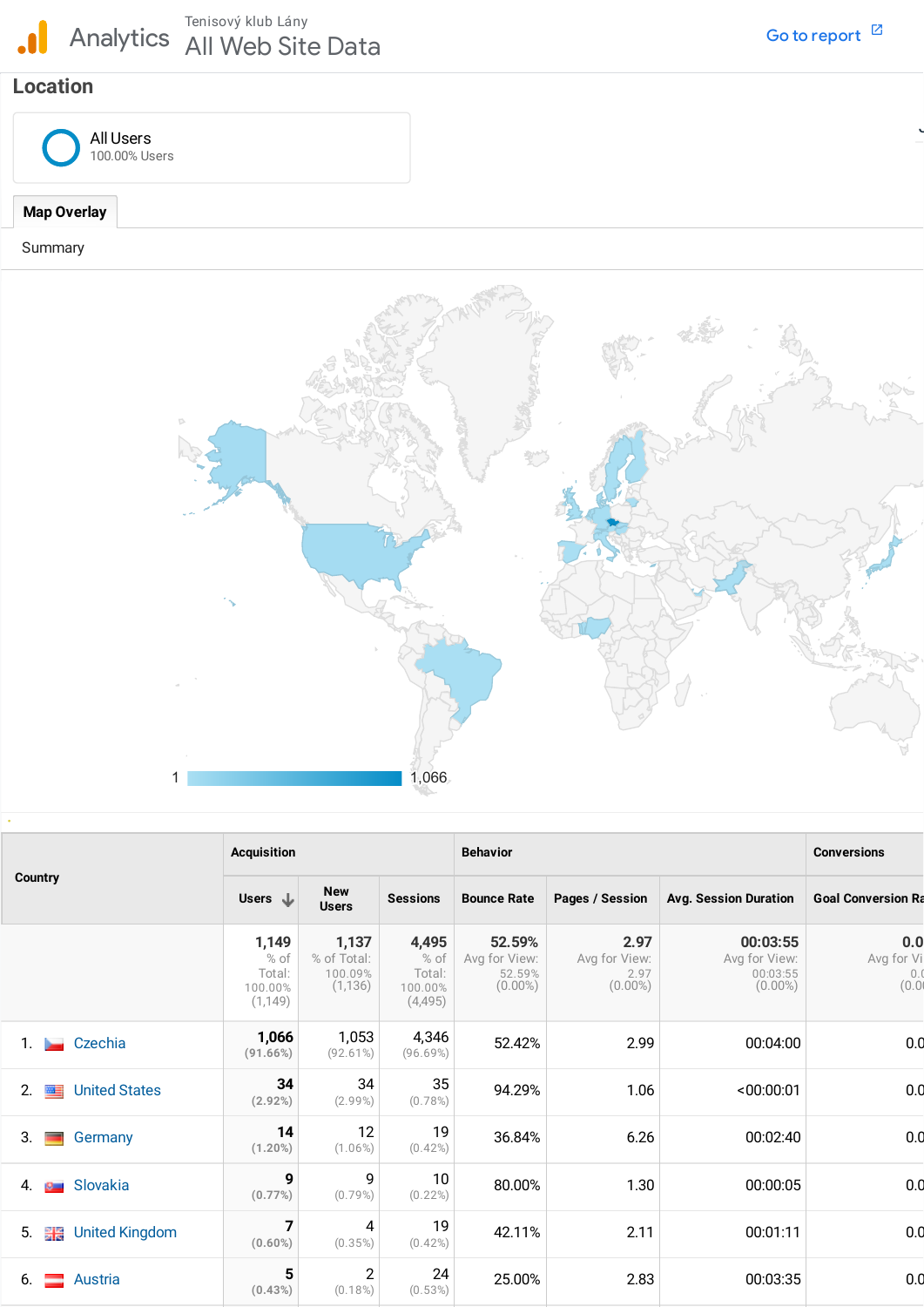| $\overline{2}$<br>5<br>3<br>8. Netherlands<br>2.80<br>60.00%<br>00:03:06<br>$(0.26\%)$<br>$(0.18\%)$<br>$(0.11\%)$<br>$\overline{2}$<br>3<br>3<br>100.00%<br>1.00<br>9. <b>But Sweden</b><br>00:00:00<br>$(0.26\%)$<br>$(0.18\%)$<br>$(0.07\%)$<br>5<br>$\mathbf{2}$<br>$\mathbf{1}$<br>2.60<br>10. <b>Belgium</b><br>20.00%<br>00:01:49<br>(0.17%)<br>$(0.09\%)$<br>$(0.11\%)$<br>$\overline{2}$<br>$\overline{2}$<br>$\mathbf{2}$<br>50.00%<br>1.50<br>00:00:13<br>11. $\bullet$ Brazil<br>(0.17%)<br>$(0.04\%)$<br>$(0.18\%)$<br>$\mathbf{2}$<br>$\overline{2}$<br>$\mathbf{2}$<br>50.00%<br>2.00<br>00:02:11<br>12. $\bullet$ Cyprus<br>(0.17%)<br>$(0.04\%)$<br>$(0.18\%)$<br>$\mathbf{1}$<br>$\mathbf{1}$<br>$\overline{1}$<br>13. United Arab Emirates<br>100.00%<br>1.00<br>00:00:00<br>$(0.09\%)$<br>$(0.09\%)$<br>$(0.02\%)$<br>$\mathbf{1}$<br>$\mathbf{1}$<br>$\overline{1}$<br>100.00%<br>1.00<br>00:00:00<br>14. <b>Exercise Benin</b><br>$(0.09\%)$<br>$(0.09\%)$<br>$(0.02\%)$<br>$\mathbf{1}$<br>1<br>$\overline{1}$<br>15. <b>B</b> Switzerland<br>1.00<br>100.00%<br>00:00:00<br>$(0.09\%)$<br>$(0.02\%)$<br>$(0.09\%)$<br>-1<br>1<br>4<br>100.00%<br>1.00<br>00:00:00<br>16. $S$ Spain<br>$(0.09\%)$<br>$(0.09\%)$<br>$(0.09\%)$<br>-1<br>$\mathbf{1}$<br>1<br>17. Finland<br>100.00%<br>1.00<br>00:00:00<br>$(0.09\%)$<br>$(0.09\%)$<br>$(0.02\%)$<br>0<br>1<br>-1<br>100.00%<br>1.00<br>00:00:00<br>18. Hungary<br>$(0.09\%)$<br>$(0.02\%)$<br>$(0.00\%)$<br>$\mathbf{1}$<br>1<br>$\overline{1}$<br>0.00%<br>2.00<br>19. $\blacksquare$ Italy<br>00:00:38<br>$(0.09\%)$<br>$(0.09\%)$<br>$(0.02\%)$<br>1<br>-1<br>$\overline{1}$<br>100.00%<br>20. Japan<br>1.00<br>00:00:00<br>$(0.09\%)$<br>$(0.09\%)$<br>$(0.02\%)$<br>$\mathbf{1}$<br>$\mathbf{1}$<br>$\mathbf{1}$<br>0.00%<br>5.00<br>21. Lithuania<br>00:02:44<br>$(0.09\%)$<br>(0.09%)<br>$(0.02\%)$<br>$\mathbf{1}$<br>$\mathbf{1}$<br>$\mathbf{1}$<br>2.00<br>0.00%<br>00:00:13<br>22. I Nigeria<br>$(0.09\%)$<br>$(0.09\%)$<br>$(0.02\%)$<br>1<br>$\mathbf{1}$<br>$\overline{1}$<br>1.00<br>23. <b>E</b> Pakistan<br>100.00%<br>00:00:00<br>$(0.09\%)$<br>$(0.09\%)$<br>$(0.02\%)$<br>$\overline{2}$<br>$\mathbf{1}$<br>$\mathbf{1}$<br>0.00%<br>3.00<br>00:01:18<br>24. <b>Qatar</b><br>$(0.09\%)$<br>$(0.09\%)$<br>$(0.04\%)$<br>1<br>$\mathbf{1}$<br>$\sqrt{1}$<br>100.00%<br>25. $\Box$ Togo<br>1.00<br>00:00:00<br>$(0.09\%)$<br>$(0.09\%)$<br>$(0.02\%)$ |  | 7. <b>Example 1</b> Denmark | 3<br>$(0.26\%)$ | $\overline{2}$<br>$(0.18\%)$ | 8<br>$(0.18\%)$ | 37.50% | 2.62 | 00:01:34 | 0.0 |
|------------------------------------------------------------------------------------------------------------------------------------------------------------------------------------------------------------------------------------------------------------------------------------------------------------------------------------------------------------------------------------------------------------------------------------------------------------------------------------------------------------------------------------------------------------------------------------------------------------------------------------------------------------------------------------------------------------------------------------------------------------------------------------------------------------------------------------------------------------------------------------------------------------------------------------------------------------------------------------------------------------------------------------------------------------------------------------------------------------------------------------------------------------------------------------------------------------------------------------------------------------------------------------------------------------------------------------------------------------------------------------------------------------------------------------------------------------------------------------------------------------------------------------------------------------------------------------------------------------------------------------------------------------------------------------------------------------------------------------------------------------------------------------------------------------------------------------------------------------------------------------------------------------------------------------------------------------------------------------------------------------------------------------------------------------------------------------------------------------------------------------------------------------------------------------------------------------------------------------------------------------------------------------------------------------------------------------------------------------------------------------------------------------------------------------------------|--|-----------------------------|-----------------|------------------------------|-----------------|--------|------|----------|-----|
|                                                                                                                                                                                                                                                                                                                                                                                                                                                                                                                                                                                                                                                                                                                                                                                                                                                                                                                                                                                                                                                                                                                                                                                                                                                                                                                                                                                                                                                                                                                                                                                                                                                                                                                                                                                                                                                                                                                                                                                                                                                                                                                                                                                                                                                                                                                                                                                                                                                |  |                             |                 |                              |                 |        |      |          | 0.0 |
|                                                                                                                                                                                                                                                                                                                                                                                                                                                                                                                                                                                                                                                                                                                                                                                                                                                                                                                                                                                                                                                                                                                                                                                                                                                                                                                                                                                                                                                                                                                                                                                                                                                                                                                                                                                                                                                                                                                                                                                                                                                                                                                                                                                                                                                                                                                                                                                                                                                |  |                             |                 |                              |                 |        |      |          | 0.0 |
|                                                                                                                                                                                                                                                                                                                                                                                                                                                                                                                                                                                                                                                                                                                                                                                                                                                                                                                                                                                                                                                                                                                                                                                                                                                                                                                                                                                                                                                                                                                                                                                                                                                                                                                                                                                                                                                                                                                                                                                                                                                                                                                                                                                                                                                                                                                                                                                                                                                |  |                             |                 |                              |                 |        |      |          | 0.0 |
|                                                                                                                                                                                                                                                                                                                                                                                                                                                                                                                                                                                                                                                                                                                                                                                                                                                                                                                                                                                                                                                                                                                                                                                                                                                                                                                                                                                                                                                                                                                                                                                                                                                                                                                                                                                                                                                                                                                                                                                                                                                                                                                                                                                                                                                                                                                                                                                                                                                |  |                             |                 |                              |                 |        |      |          | 0.0 |
|                                                                                                                                                                                                                                                                                                                                                                                                                                                                                                                                                                                                                                                                                                                                                                                                                                                                                                                                                                                                                                                                                                                                                                                                                                                                                                                                                                                                                                                                                                                                                                                                                                                                                                                                                                                                                                                                                                                                                                                                                                                                                                                                                                                                                                                                                                                                                                                                                                                |  |                             |                 |                              |                 |        |      |          | 0.0 |
|                                                                                                                                                                                                                                                                                                                                                                                                                                                                                                                                                                                                                                                                                                                                                                                                                                                                                                                                                                                                                                                                                                                                                                                                                                                                                                                                                                                                                                                                                                                                                                                                                                                                                                                                                                                                                                                                                                                                                                                                                                                                                                                                                                                                                                                                                                                                                                                                                                                |  |                             |                 |                              |                 |        |      |          | 0.0 |
|                                                                                                                                                                                                                                                                                                                                                                                                                                                                                                                                                                                                                                                                                                                                                                                                                                                                                                                                                                                                                                                                                                                                                                                                                                                                                                                                                                                                                                                                                                                                                                                                                                                                                                                                                                                                                                                                                                                                                                                                                                                                                                                                                                                                                                                                                                                                                                                                                                                |  |                             |                 |                              |                 |        |      |          | 0.0 |
|                                                                                                                                                                                                                                                                                                                                                                                                                                                                                                                                                                                                                                                                                                                                                                                                                                                                                                                                                                                                                                                                                                                                                                                                                                                                                                                                                                                                                                                                                                                                                                                                                                                                                                                                                                                                                                                                                                                                                                                                                                                                                                                                                                                                                                                                                                                                                                                                                                                |  |                             |                 |                              |                 |        |      |          | 0.0 |
|                                                                                                                                                                                                                                                                                                                                                                                                                                                                                                                                                                                                                                                                                                                                                                                                                                                                                                                                                                                                                                                                                                                                                                                                                                                                                                                                                                                                                                                                                                                                                                                                                                                                                                                                                                                                                                                                                                                                                                                                                                                                                                                                                                                                                                                                                                                                                                                                                                                |  |                             |                 |                              |                 |        |      |          | 0.0 |
|                                                                                                                                                                                                                                                                                                                                                                                                                                                                                                                                                                                                                                                                                                                                                                                                                                                                                                                                                                                                                                                                                                                                                                                                                                                                                                                                                                                                                                                                                                                                                                                                                                                                                                                                                                                                                                                                                                                                                                                                                                                                                                                                                                                                                                                                                                                                                                                                                                                |  |                             |                 |                              |                 |        |      |          | 0.0 |
|                                                                                                                                                                                                                                                                                                                                                                                                                                                                                                                                                                                                                                                                                                                                                                                                                                                                                                                                                                                                                                                                                                                                                                                                                                                                                                                                                                                                                                                                                                                                                                                                                                                                                                                                                                                                                                                                                                                                                                                                                                                                                                                                                                                                                                                                                                                                                                                                                                                |  |                             |                 |                              |                 |        |      |          | 0.0 |
|                                                                                                                                                                                                                                                                                                                                                                                                                                                                                                                                                                                                                                                                                                                                                                                                                                                                                                                                                                                                                                                                                                                                                                                                                                                                                                                                                                                                                                                                                                                                                                                                                                                                                                                                                                                                                                                                                                                                                                                                                                                                                                                                                                                                                                                                                                                                                                                                                                                |  |                             |                 |                              |                 |        |      |          | 0.0 |
|                                                                                                                                                                                                                                                                                                                                                                                                                                                                                                                                                                                                                                                                                                                                                                                                                                                                                                                                                                                                                                                                                                                                                                                                                                                                                                                                                                                                                                                                                                                                                                                                                                                                                                                                                                                                                                                                                                                                                                                                                                                                                                                                                                                                                                                                                                                                                                                                                                                |  |                             |                 |                              |                 |        |      |          | 0.0 |
|                                                                                                                                                                                                                                                                                                                                                                                                                                                                                                                                                                                                                                                                                                                                                                                                                                                                                                                                                                                                                                                                                                                                                                                                                                                                                                                                                                                                                                                                                                                                                                                                                                                                                                                                                                                                                                                                                                                                                                                                                                                                                                                                                                                                                                                                                                                                                                                                                                                |  |                             |                 |                              |                 |        |      |          | 0.0 |
|                                                                                                                                                                                                                                                                                                                                                                                                                                                                                                                                                                                                                                                                                                                                                                                                                                                                                                                                                                                                                                                                                                                                                                                                                                                                                                                                                                                                                                                                                                                                                                                                                                                                                                                                                                                                                                                                                                                                                                                                                                                                                                                                                                                                                                                                                                                                                                                                                                                |  |                             |                 |                              |                 |        |      |          | 0.0 |
|                                                                                                                                                                                                                                                                                                                                                                                                                                                                                                                                                                                                                                                                                                                                                                                                                                                                                                                                                                                                                                                                                                                                                                                                                                                                                                                                                                                                                                                                                                                                                                                                                                                                                                                                                                                                                                                                                                                                                                                                                                                                                                                                                                                                                                                                                                                                                                                                                                                |  |                             |                 |                              |                 |        |      |          | 0.0 |
|                                                                                                                                                                                                                                                                                                                                                                                                                                                                                                                                                                                                                                                                                                                                                                                                                                                                                                                                                                                                                                                                                                                                                                                                                                                                                                                                                                                                                                                                                                                                                                                                                                                                                                                                                                                                                                                                                                                                                                                                                                                                                                                                                                                                                                                                                                                                                                                                                                                |  |                             |                 |                              |                 |        |      |          | 0.0 |
|                                                                                                                                                                                                                                                                                                                                                                                                                                                                                                                                                                                                                                                                                                                                                                                                                                                                                                                                                                                                                                                                                                                                                                                                                                                                                                                                                                                                                                                                                                                                                                                                                                                                                                                                                                                                                                                                                                                                                                                                                                                                                                                                                                                                                                                                                                                                                                                                                                                |  |                             |                 |                              |                 |        |      |          | 0.0 |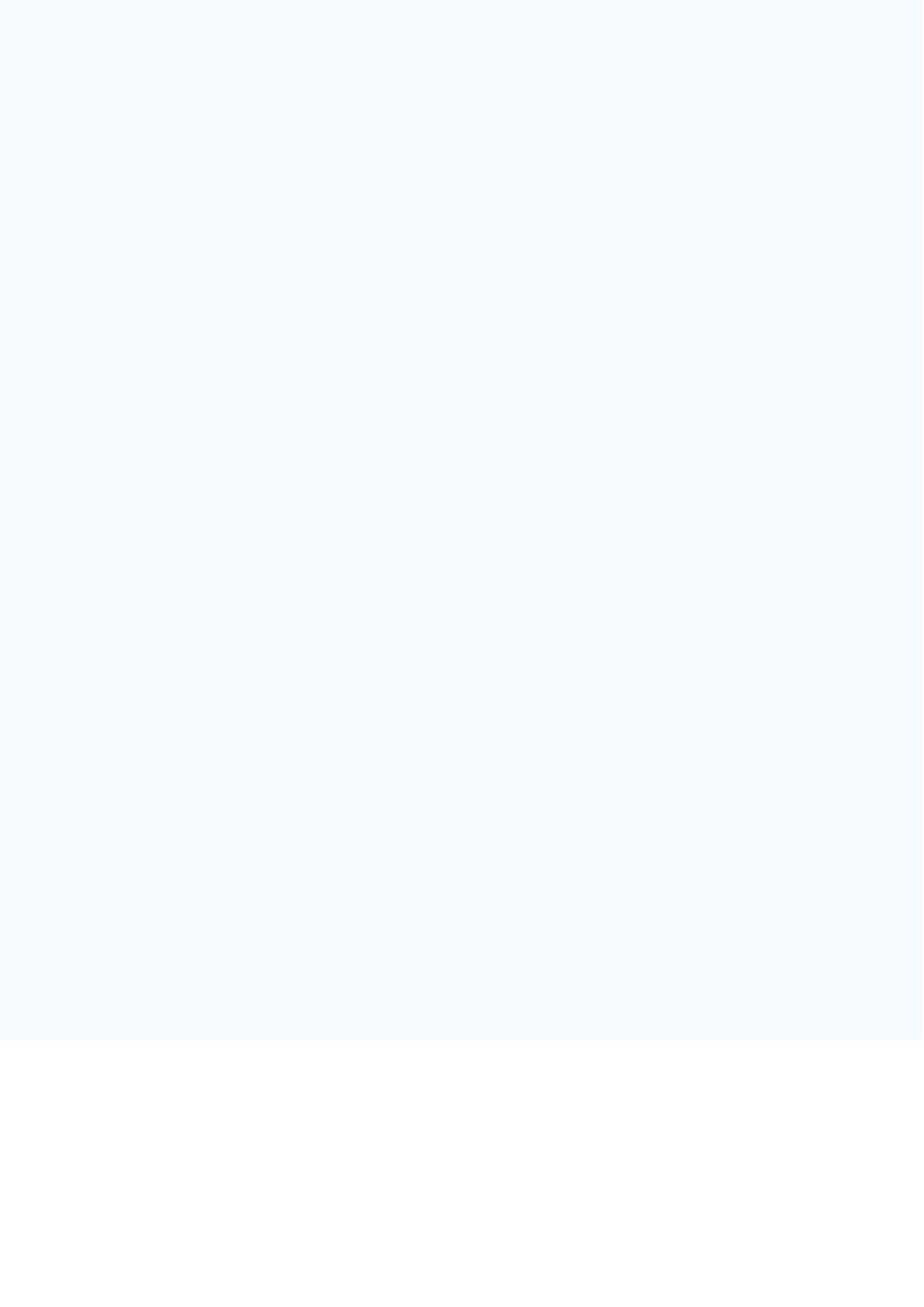# **Network**

| All Users<br>100.00% Users |  |
|----------------------------|--|
| <b>Explorer</b>            |  |
| Summary                    |  |
|                            |  |



| <b>Service Provider</b> | <b>Acquisition</b>                               |                                             |                                                 | <b>Behavior</b>                                 | <b>Conversions</b>                          |                                                     |                            |
|-------------------------|--------------------------------------------------|---------------------------------------------|-------------------------------------------------|-------------------------------------------------|---------------------------------------------|-----------------------------------------------------|----------------------------|
|                         | Users $\mathbf{L}$                               | <b>New</b><br><b>Users</b>                  | <b>Sessions</b>                                 | <b>Bounce Rate</b>                              | Pages / Session                             | <b>Avg. Session Duration</b>                        | <b>Goal Conversion Ra</b>  |
|                         | 1,149<br>$%$ of<br>Total:<br>100.00%<br>(1, 149) | 1,137<br>% of Total:<br>100.09%<br>(1, 136) | 4,495<br>$%$ of<br>Total:<br>100.00%<br>(4,495) | 52.59%<br>Avg for View:<br>52.59%<br>$(0.00\%)$ | 2.97<br>Avg for View:<br>2.97<br>$(0.00\%)$ | 00:03:55<br>Avg for View:<br>00:03:55<br>$(0.00\%)$ | 0.0<br>Avg for Vi<br>(0.0) |
| (not set)               | 1,149<br>$(100.00\%)$                            | 1,137<br>$(100.00\%)$                       | 4,495<br>(100.00%)                              | 52.59%                                          | 2.97                                        | 00:03:55                                            | 0.0                        |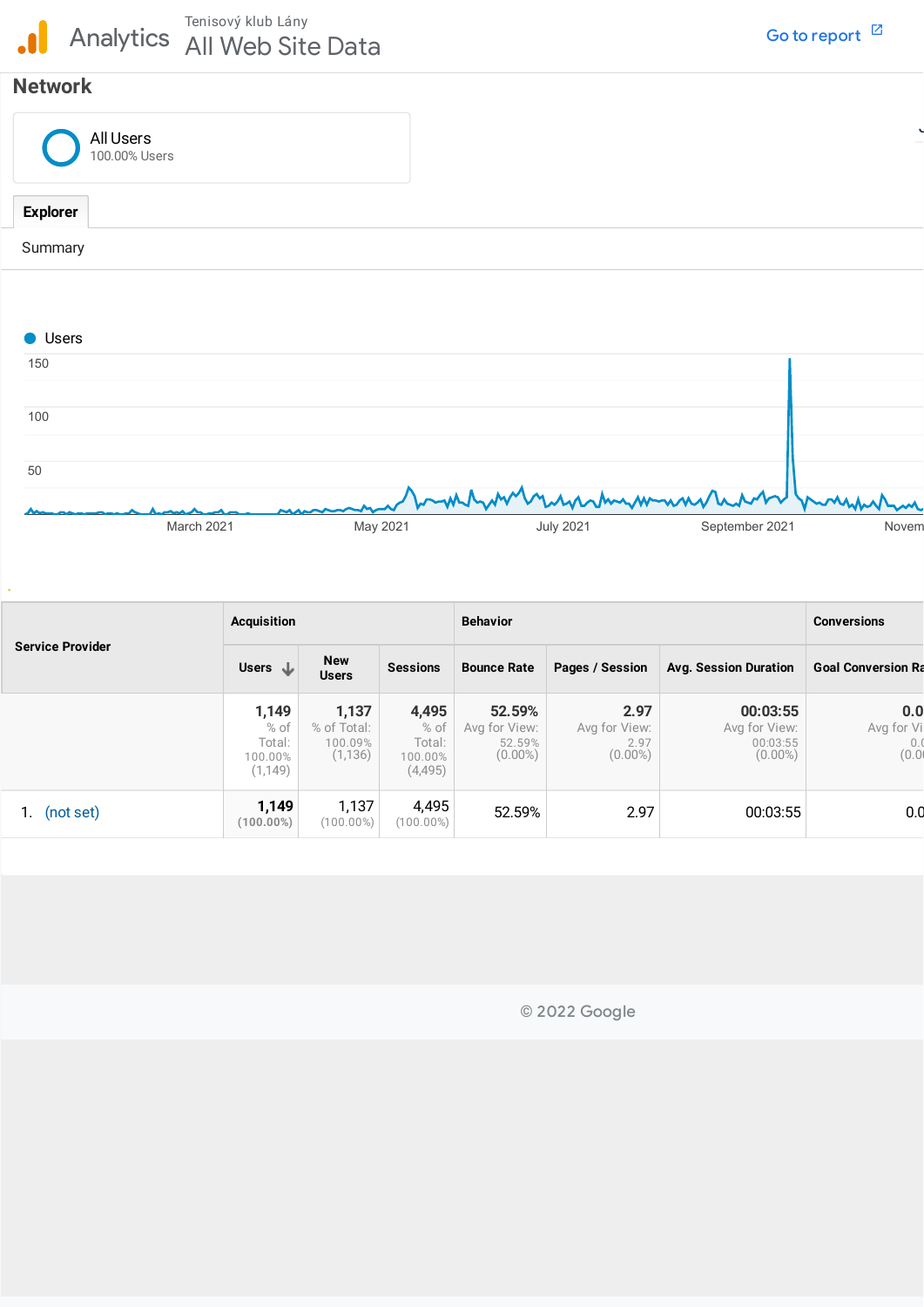## **Overview**

| All Users<br>100.00% Users |  |
|----------------------------|--|
| <b>Explorer</b>            |  |
| Summary                    |  |
|                            |  |



|                        | <b>Acquisition</b>                               |                                             |                                                | <b>Behavior</b>                                 | <b>Conversions</b>                          |                                                     |                                  |
|------------------------|--------------------------------------------------|---------------------------------------------|------------------------------------------------|-------------------------------------------------|---------------------------------------------|-----------------------------------------------------|----------------------------------|
| <b>Device Category</b> | Users $\downarrow$                               | <b>New</b><br><b>Users</b>                  | <b>Sessions</b>                                | <b>Bounce Rate</b>                              | Pages / Session                             | <b>Avg. Session Duration</b>                        | <b>Goal Conversion Ra</b>        |
|                        | 1,149<br>$%$ of<br>Total:<br>100.00%<br>(1, 149) | 1,137<br>% of Total:<br>100.09%<br>(1, 136) | 4,495<br>% of<br>Total:<br>100.00%<br>(4, 495) | 52.59%<br>Avg for View:<br>52.59%<br>$(0.00\%)$ | 2.97<br>Avg for View:<br>2.97<br>$(0.00\%)$ | 00:03:55<br>Avg for View:<br>00:03:55<br>$(0.00\%)$ | 0.0<br>Avg for Vi<br>0.<br>(0.0) |
| mobile                 | 620<br>$(53.91\%)$                               | 618<br>(54.35%)                             | 1,520<br>(33.82%)                              | 46.45%                                          | 2.54                                        | 00:02:13                                            | 0.0                              |
| 2.<br>desktop          | 480<br>(41.74%)                                  | 471<br>(41.42%)                             | 2,892<br>$(64.34\%)$                           | 55.98%                                          | 3.17                                        | 00:04:49                                            | 0.0                              |
| tablet<br>3.           | 50<br>(4.35%)                                    | 48<br>$(4.22\%)$                            | 83<br>(1.85%)                                  | 46.99%                                          | 3.94                                        | 00:03:08                                            | 0.0                              |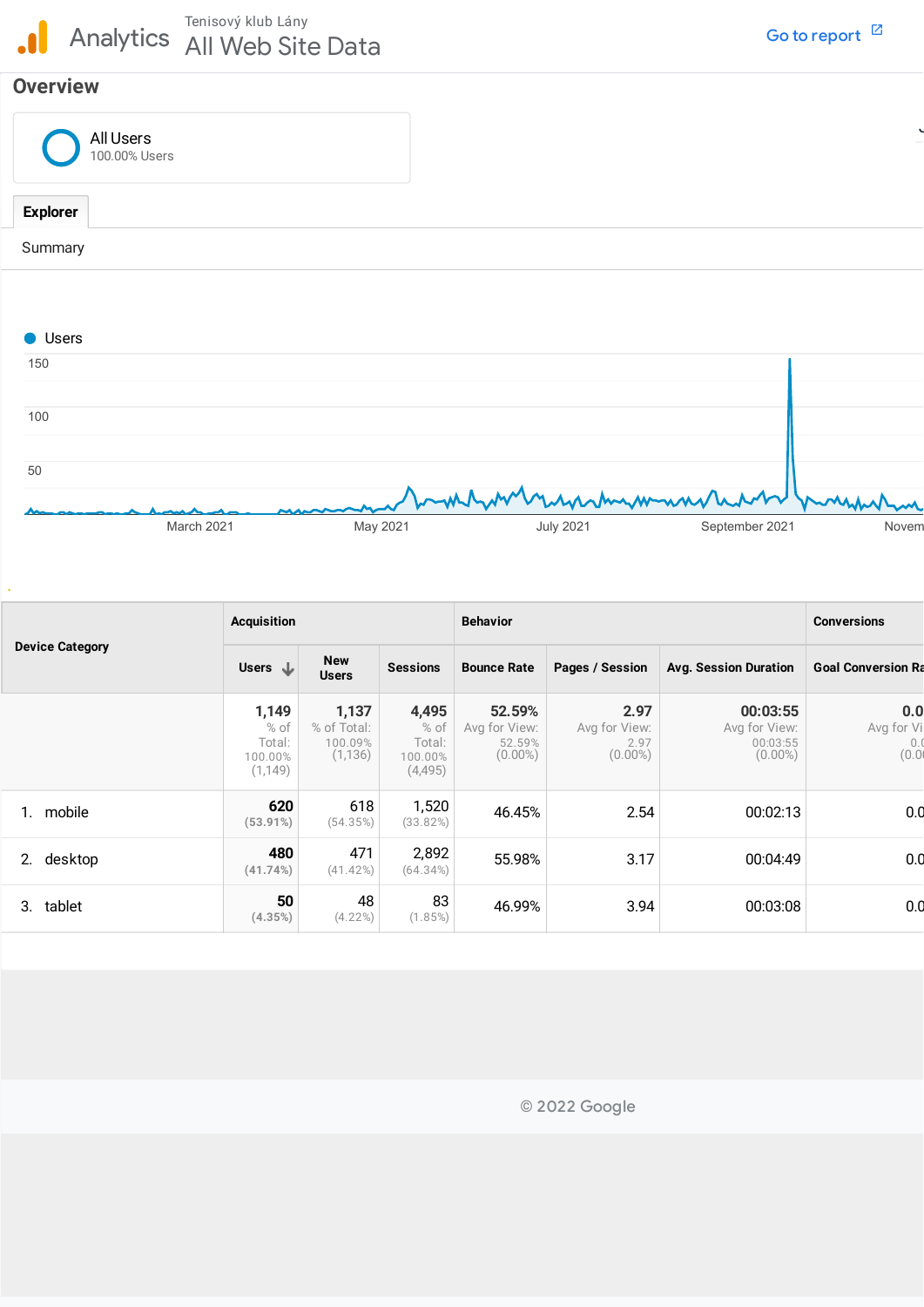$\mathbf{a}$ 





| Page |                                                     | Pageviews J                                   | <b>Unique</b><br><b>Pageviews</b>          | Avg. Time<br>on Page                                   | <b>Entranc</b>                   |
|------|-----------------------------------------------------|-----------------------------------------------|--------------------------------------------|--------------------------------------------------------|----------------------------------|
|      |                                                     | 13,356<br>% of Total:<br>100.00%<br>(13, 356) | 8,368<br>% of Total:<br>100.00%<br>(8,368) | 00:01:59<br>Avg for<br>View:<br>00:01:59<br>$(0.00\%)$ | 4,4<br>% of To<br>100.0<br>(4,4) |
|      | 凸<br>1. /rezervace/                                 | 5,473<br>(40.98%)                             | 3,208<br>(38.34%)                          | 00:03:49                                               | 2,2<br>(50.8)                    |
| 2. / | 凸                                                   | 2,173<br>(16.27%)                             | 1,484<br>(17.73%)                          | 00:00:41                                               | 1,<br>(30.0                      |
|      | 團<br>3. /rezervace-test/?all=1                      | 455<br>$(3.41\%)$                             | 40<br>$(0.48\%)$                           | 00:02:56                                               | (0.6)                            |
|      | 4. /provozni-kalendar/<br>凸                         | 326<br>(2.44%                                 | 250<br>$(2.99\%)$                          | 00:01:56                                               | (0.7)                            |
|      | 凸<br>5. /o-nas/kontakty/                            | 310<br>(2.32%)                                | 235<br>$(2.81\%)$                          | 00:02:15                                               | (1.0                             |
|      | 團<br>6. /galerie/                                   | 293<br>(2.19%)                                | 117<br>$(1.40\%)$                          | 00:00:08                                               | (0.0)                            |
|      | 凸<br>7. /lany-open-2021/                            | 244<br>(1.83%)                                | 213<br>$(2.55\%)$                          | 00:00:51                                               | (3.8)                            |
|      | 8. /rezervace-test/<br>團                            | 171<br>(1.28%)                                | 25<br>$(0.30\%)$                           | 00:02:13                                               | (0.3)                            |
|      | 9. /zavodni-druzstva/<br>團                          | 160<br>$(1.20\%)$                             | 101<br>$(1.21\%)$                          | 00:01:05                                               | (0.0)                            |
|      | 10. /galerie/turnaje-dospelych/lany-open-2021/<br>凸 | 135<br>$(1.01\%)$                             | 105<br>(1.25%)                             | 00:00:48                                               | (0.9)                            |
|      | 凸<br>11. /sauna/                                    | 120<br>$(0.90\%)$                             | 99<br>$(1.18\%)$                           | 00:00:40                                               | (0.5)                            |
|      | 12. /galerie/rok-2021/<br>凸                         | 108<br>$(0.81\%)$                             | 66<br>$(0.79\%)$                           | 00:00:07                                               | (0.0                             |
|      | 13. /o-nas/clenove/<br>團                            | 86                                            | 73                                         | 00:01:35                                               |                                  |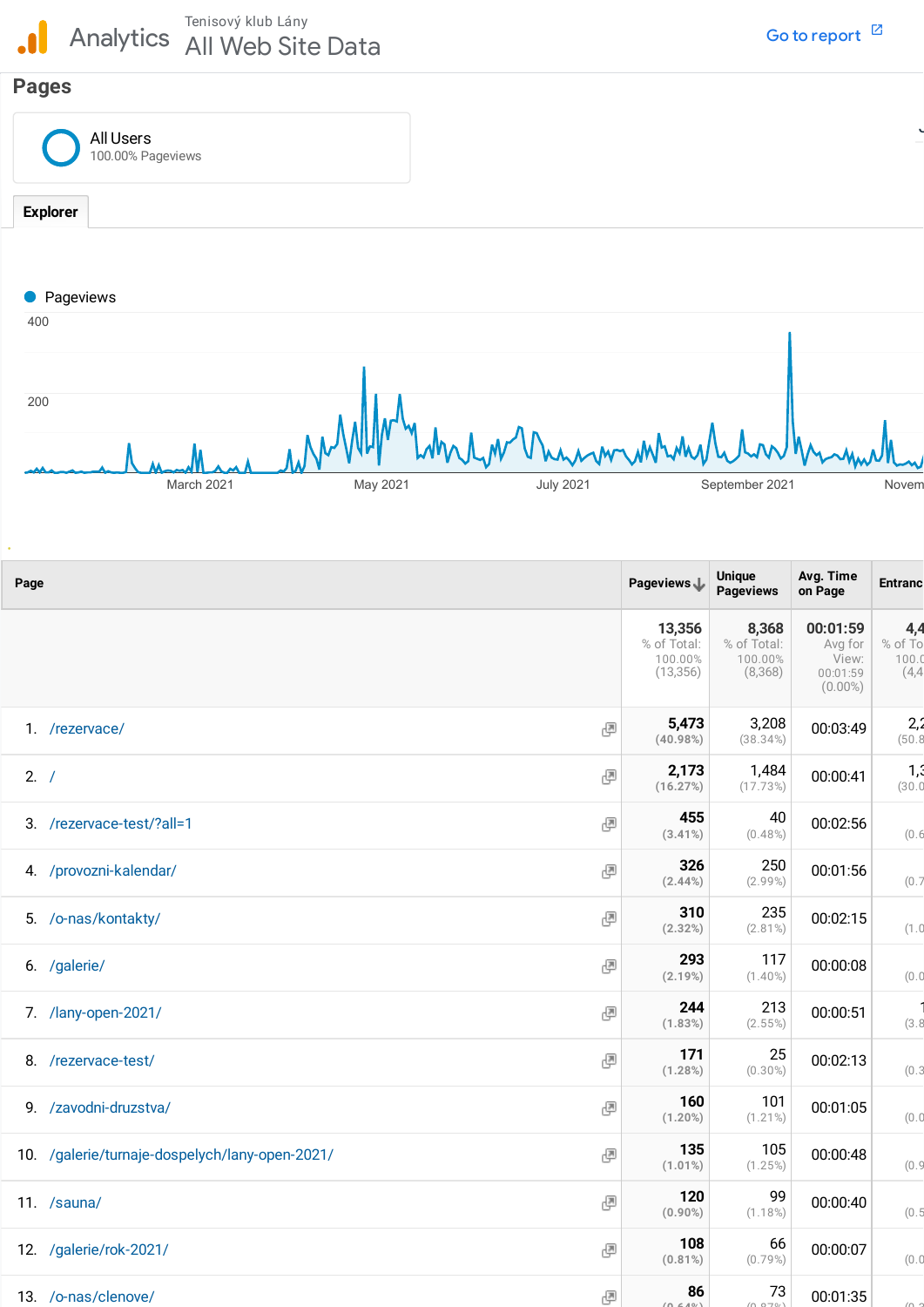|     |                                                                                                                         |   | $(0.04\%)$       | (U.0 / 70)       |          | (U.C  |
|-----|-------------------------------------------------------------------------------------------------------------------------|---|------------------|------------------|----------|-------|
|     | 14. /o-nas/zebricek/                                                                                                    | 團 | 85<br>$(0.64\%)$ | 60<br>(0.72%)    | 00:02:48 | (0.5) |
|     | 15. /o-nas/provozni-rad/                                                                                                | Ð | 75<br>$(0.56\%)$ | 54<br>$(0.65\%)$ | 00:02:02 | (0.3) |
|     | 16. /informace-pro-cleny/povinnosti-clenu/                                                                              | 團 | 72<br>(0.54%)    | 59<br>$(0.71\%)$ | 00:00:54 | (0.0) |
|     | 17. /galerie/rok-2020/                                                                                                  | 團 | 67<br>$(0.50\%)$ | 36<br>$(0.43\%)$ | 00:00:13 | (0.0) |
|     | 18. /pozvanka-na-lany-open-2021/                                                                                        | 團 | 66<br>$(0.49\%)$ | 62<br>$(0.74\%)$ | 00:00:21 | (0.1) |
|     | 19. /informace-pro-cleny/plan-brigad/                                                                                   | 團 | 61<br>$(0.46\%)$ | 43<br>$(0.51\%)$ | 00:01:50 | (0.1) |
|     | 20. /informace-pro-cleny/dulezite-dokumenty/                                                                            | 團 | 60<br>(0.45%)    | 25<br>$(0.30\%)$ | 00:00:45 | (0.0) |
|     | 21. /rezervace/rekapitulace/?id=4f26e9d0129                                                                             | 團 | 54<br>$(0.40\%)$ | 1<br>$(0.01\%)$  | 00:01:27 | (0.0) |
|     | 22. /pronajem-kurtu/                                                                                                    | 團 | 50<br>(0.37%)    | 36<br>$(0.43\%)$ | 00:00:35 | (0.1) |
|     | 23. /informace-pro-cleny/odpracovane-hodiny/                                                                            | 團 | 48<br>$(0.36\%)$ | 38<br>(0.45%)    | 00:00:51 | (0.0) |
|     | 24. /online-rezervace-spustena/                                                                                         | 團 | 47<br>(0.35%)    | 34<br>$(0.41\%)$ | 00:00:30 | (0.1) |
|     | 25. /rozpis-treninku-deti-uklidu-saten-a-udrzby-kurtu/                                                                  | 團 | 42<br>$(0.31\%)$ | 30<br>$(0.36\%)$ | 00:00:30 | (0.1) |
|     | 26. /informace-pro-cleny/                                                                                               | Ð | 41<br>$(0.31\%)$ | 29<br>$(0.35\%)$ | 00:00:44 | (0.0) |
|     | 27. /o-nas/vybor/                                                                                                       | 團 | 40<br>$(0.30\%)$ | 31<br>(0.37%)    | 00:00:19 | (0.1) |
|     | 28. /rezervace/rekapitulace/?aaa=xxx                                                                                    | 團 | 39<br>$(0.29\%)$ | 11<br>$(0.13\%)$ | 00:03:53 | (0.0) |
|     | 29. /rezervace/rekapitulace/?id=0866b8d524-09f43d8607-10dbdb25ee                                                        | 團 | 32<br>(0.24%)    | 1<br>$(0.01\%)$  | 00:01:31 | (0.0) |
| 30. | /lany-open-2020/                                                                                                        | 團 | 31<br>(0.23%)    | 22<br>$(0.26\%)$ | 00:01:13 | (0.2) |
| 31. | /rezervace/rekapitulace/?id=59648ca752-6031c3c839-6190dbe58e-62f63f6c7d-633<br>579033d-6415ad3f33-651b66df73            |   | 31<br>(0.23%)    | 1<br>$(0.01\%)$  | 00:02:18 | (0.0) |
|     | 32. /usneseni-z-clenske-schuze-konane-14-6-2021/                                                                        | Ð | 31<br>(0.23%)    | 20<br>$(0.24\%)$ | 00:00:24 | (0.0) |
|     | 33. /galerie/fotky/                                                                                                     | 團 | 30<br>(0.22%)    | 11<br>$(0.13\%)$ | 00:00:55 | (0.0) |
|     | 34. /vyzva-k-uhrade-clenskych-prispevku-na-rok-2021/                                                                    | 團 | 30<br>(0.22%)    | 17<br>$(0.20\%)$ | 00:01:00 | (0.0) |
| 35. | /o-nas/historie-klubu/                                                                                                  | 團 | 29<br>(0.22%)    | 16<br>$(0.19\%)$ | 00:00:32 | (0.0) |
| 36. | /posvicensky-turnaj-2021/                                                                                               | 團 | 29<br>(0.22%)    | 17<br>$(0.20\%)$ | 00:00:29 | (0.1) |
| 37. | /bistro-na-kurtech-otevreno/                                                                                            | 團 | 28<br>$(0.21\%)$ | 23<br>(0.27%)    | 00:00:43 | (0.0) |
| 38. | /#utm_source=search.seznam.cz&utm_medium=ppd&utm_content=hledani&utm_ter<br>m=tenis lány&utm_campaign=firmy.cz-13072087 |   | 27<br>$(0.20\%)$ | 15<br>$(0.18\%)$ | 00:00:22 | (0.3) |
|     | 39. /o-nas/historie-klubu/cinnost-klubu-v-roce-2020/                                                                    | 團 | 27<br>$(0.20\%)$ | 10<br>$(0.12\%)$ | 00:01:41 | (0.0) |
| 40. | /galerie/turnaje-dospelych/posvicensky-turnaj-2020-2/                                                                   | G | 26<br>(0.19%)    | 21<br>(0.25%)    | 00:00:52 | (0.0) |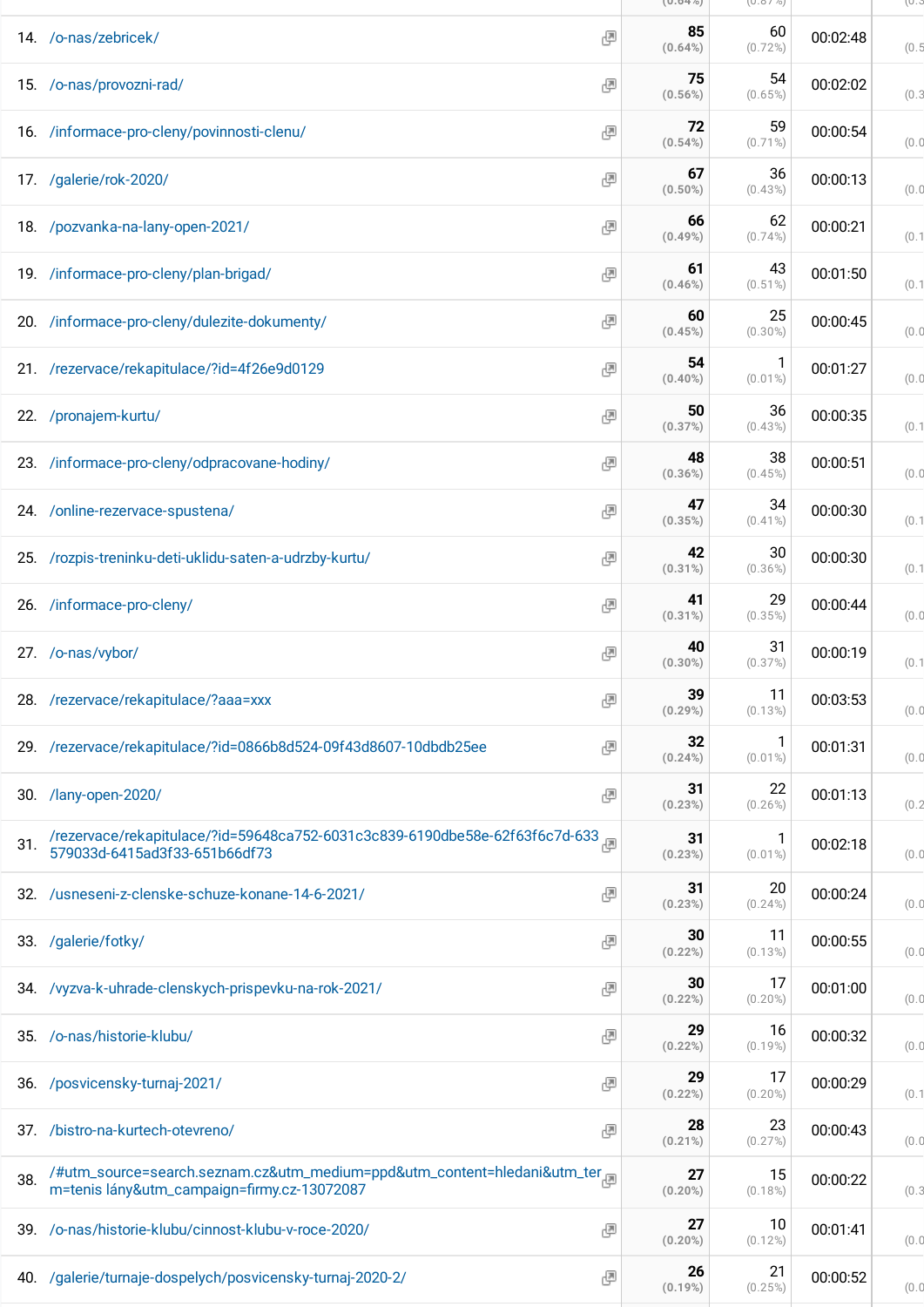| 41. /o-nas/                                                      | Ð | 25<br>$(0.19\%)$ | 18<br>$(0.22\%)$ | 00:00:18 | (0.0) |
|------------------------------------------------------------------|---|------------------|------------------|----------|-------|
| 42. /rezervace/rekapitulace/                                     | 團 | 25<br>(0.19%)    | 12<br>$(0.14\%)$ | 00:00:55 | (0.0) |
| 43. /category/turnaje/turnaje-dospelych/                         | 團 | 24<br>(0.18%)    | 15<br>$(0.18\%)$ | 00:00:28 | (0.1) |
| 44. /sauna-zahajuje-provoz-20-10-2021/                           | 團 | 24<br>(0.18%)    | 21<br>(0.25%)    | 00:00:47 | (0.1) |
| 45. /galerie/turnaje-dospelych/zazimovani-kurtu-2020/            | Ð | 23<br>(0.17%)    | 21<br>(0.25%)    | 00:00:30 | (0.0) |
| 46. /home/prispevky/                                             | 團 | 22<br>(0.16%)    | 18<br>$(0.22\%)$ | 00:00:43 | (0.1) |
| 47. /galerie/rok-2019/                                           | Ð | 20<br>(0.15%)    | 11<br>$(0.13\%)$ | 00:00:09 | (0.0) |
| 48. /galerie/turnaje-dospelych/lany-open-2020/                   | Ð | 20<br>(0.15%)    | 20<br>$(0.24\%)$ | 00:01:55 | (0.0) |
| 49. /zazimovani-kurtu-2020/                                      | 團 | 19<br>(0.14%)    | 13<br>$(0.16\%)$ | 00:00:36 | (0.0) |
| 50. /category/turnaje/                                           | 團 | 17<br>(0.13%)    | 14<br>(0.17%)    | 00:00:46 | (0.2) |
| 51. /galerie/rok-1979/                                           | Ð | 17<br>(0.13%)    | 9<br>$(0.11\%)$  | 00:00:06 | (0.0) |
| 52. /rezervace/rekapitulace/?id=                                 | Ð | 17<br>(0.13%)    | 8<br>$(0.10\%)$  | 00:02:57 | (0.0) |
| 53. /pozvanka-na-posvicensky-turnaj-2021/                        | 團 | 16<br>(0.12%)    | 13<br>$(0.16\%)$ | 00:00:55 | (0.1) |
| 54. /galerie/rok-1980/                                           | 團 | 15<br>$(0.11\%)$ | 10<br>$(0.12\%)$ | 00:00:05 | (0.0) |
| 55. /upozorneni-na-povinne-zdravotni-prohlidky-pro-rok-2021/     | 團 | 15<br>$(0.11\%)$ | 13<br>$(0.16\%)$ | 00:02:32 | (0.0) |
| 56. /cinnost-klubu-v-roce-2020/                                  | Ð | 14<br>$(0.10\%)$ | 10<br>$(0.12\%)$ | 00:00:13 | (0.0) |
| 57. /mapa-webu/                                                  | Ð | 14<br>$(0.10\%)$ | 6<br>(0.07%)     | 00:00:14 | (0.0) |
| 58. /rezervace/rekapitulace/?id=872a83678c-ff260d468d            | 團 | 14<br>$(0.10\%)$ | 1<br>$(0.01\%)$  | 00:02:02 | (0.0) |
| 59. /galerie/historie/historie-1979/                             | Ð | 13<br>$(0.10\%)$ | 7<br>$(0.08\%)$  | 00:00:27 | (0.0) |
| 60. /galerie/rok-1981/                                           | Ð | 13<br>$(0.10\%)$ | 6<br>(0.07%)     | 00:00:05 | (0.0) |
| 61. /galerie/rok-2013/                                           | 國 | 13<br>$(0.10\%)$ | 5<br>$(0.06\%)$  | 00:00:09 | (0.0) |
| 62. /galerie/rok-2014/                                           | 團 | 13<br>$(0.10\%)$ | 5<br>$(0.06\%)$  | 00:00:14 | (0.0) |
| 63. /galerie/rok-2015/                                           | 國 | 13<br>$(0.10\%)$ | 7<br>$(0.08\%)$  | 00:00:10 | (0.0) |
| 64. /galerie/rok-2021/nggallery/rok-2021/posvicensky-turnaj-2021 | Ð | 13<br>$(0.10\%)$ | 11<br>$(0.13\%)$ | 00:01:05 | (0.0) |
| 65. /galerie/turnaje-dospelych/posvicensky-turnaj-2021/          | 團 | 13<br>$(0.10\%)$ | 12<br>$(0.14\%)$ | 00:01:35 | (0.0) |
| 66. /galerie/rok-2016/                                           | 團 | 12<br>$(0.09\%)$ | 6<br>$(0.07\%)$  | 00:00:08 | (0.0) |
| 67. /galerie/turnaje-dospelych/posvicensky-turnaj/               | 團 | 12<br>$(0.09\%)$ | 3<br>$(0.04\%)$  | 00:00:24 | (0.0) |
| 68. /home/prispevky/page/2/                                      | 團 | 12<br>$(0.00\%)$ | 11<br>(0.129)    | 00:01:08 |       |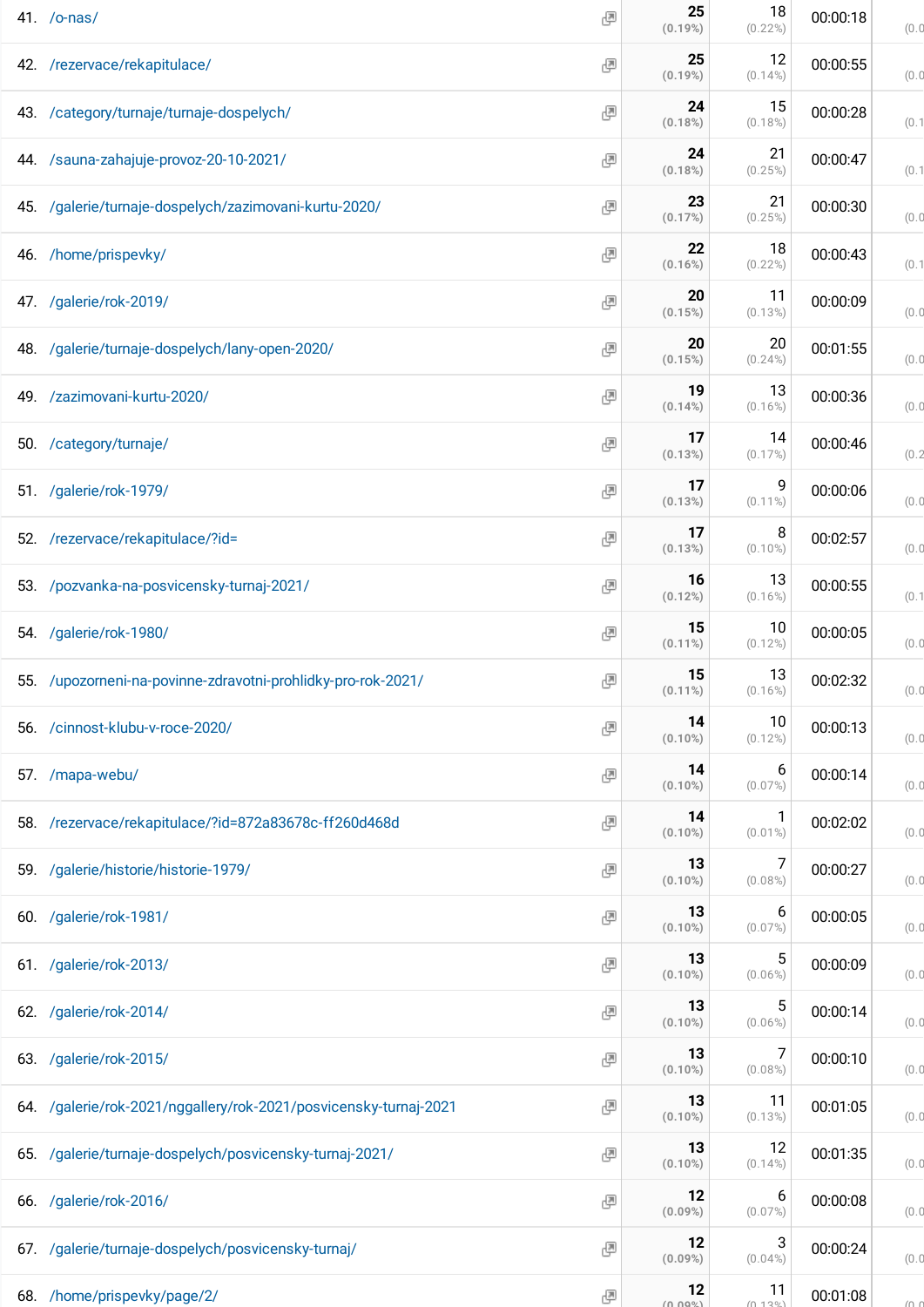|                                |                                                                                                                                                                                                                                                                                                                                                                                                                                                                                                                                                                                                                                                                                                                                                                                                                                                                                                                                                                                                                                                                                                                                                                                                                                                                                                                                             | (0.027)          | (0.107)          |          | $U \cdot C$ |
|--------------------------------|---------------------------------------------------------------------------------------------------------------------------------------------------------------------------------------------------------------------------------------------------------------------------------------------------------------------------------------------------------------------------------------------------------------------------------------------------------------------------------------------------------------------------------------------------------------------------------------------------------------------------------------------------------------------------------------------------------------------------------------------------------------------------------------------------------------------------------------------------------------------------------------------------------------------------------------------------------------------------------------------------------------------------------------------------------------------------------------------------------------------------------------------------------------------------------------------------------------------------------------------------------------------------------------------------------------------------------------------|------------------|------------------|----------|-------------|
|                                | 團                                                                                                                                                                                                                                                                                                                                                                                                                                                                                                                                                                                                                                                                                                                                                                                                                                                                                                                                                                                                                                                                                                                                                                                                                                                                                                                                           | 12<br>$(0.09\%)$ | $(0.01\%)$       | 00:05:58 | (0.0)       |
|                                | 國                                                                                                                                                                                                                                                                                                                                                                                                                                                                                                                                                                                                                                                                                                                                                                                                                                                                                                                                                                                                                                                                                                                                                                                                                                                                                                                                           | 11<br>$(0.08\%)$ | 6<br>(0.07%)     | 00:01:02 | (0.0)       |
|                                | 團                                                                                                                                                                                                                                                                                                                                                                                                                                                                                                                                                                                                                                                                                                                                                                                                                                                                                                                                                                                                                                                                                                                                                                                                                                                                                                                                           | 11<br>(0.08%)    | $(0.08\%)$       | 00:00:11 | (0.0)       |
|                                | 團                                                                                                                                                                                                                                                                                                                                                                                                                                                                                                                                                                                                                                                                                                                                                                                                                                                                                                                                                                                                                                                                                                                                                                                                                                                                                                                                           | 11<br>(0.08%)    | 5<br>$(0.06\%)$  | 00:00:07 | (0.0)       |
|                                | 團                                                                                                                                                                                                                                                                                                                                                                                                                                                                                                                                                                                                                                                                                                                                                                                                                                                                                                                                                                                                                                                                                                                                                                                                                                                                                                                                           | 11<br>$(0.08\%)$ | 5<br>$(0.06\%)$  | 00:00:29 | (0.0)       |
|                                | 團                                                                                                                                                                                                                                                                                                                                                                                                                                                                                                                                                                                                                                                                                                                                                                                                                                                                                                                                                                                                                                                                                                                                                                                                                                                                                                                                           | 11<br>(0.08%)    | 10<br>$(0.12\%)$ | 00:00:52 | (0.0)       |
|                                | 團                                                                                                                                                                                                                                                                                                                                                                                                                                                                                                                                                                                                                                                                                                                                                                                                                                                                                                                                                                                                                                                                                                                                                                                                                                                                                                                                           | 11<br>(0.08%)    | 10<br>$(0.12\%)$ | 00:01:40 | (0.2)       |
|                                | 團                                                                                                                                                                                                                                                                                                                                                                                                                                                                                                                                                                                                                                                                                                                                                                                                                                                                                                                                                                                                                                                                                                                                                                                                                                                                                                                                           | 11<br>$(0.08\%)$ | 6<br>$(0.07\%)$  | 00:00:28 | (0.0)       |
|                                | 團                                                                                                                                                                                                                                                                                                                                                                                                                                                                                                                                                                                                                                                                                                                                                                                                                                                                                                                                                                                                                                                                                                                                                                                                                                                                                                                                           | 11<br>$(0.08\%)$ | 2<br>$(0.02\%)$  | 00:01:25 | (0.0)       |
|                                | 團                                                                                                                                                                                                                                                                                                                                                                                                                                                                                                                                                                                                                                                                                                                                                                                                                                                                                                                                                                                                                                                                                                                                                                                                                                                                                                                                           | 11<br>$(0.08\%)$ | 9<br>$(0.11\%)$  | 00:00:52 | (0.0)       |
|                                | 團                                                                                                                                                                                                                                                                                                                                                                                                                                                                                                                                                                                                                                                                                                                                                                                                                                                                                                                                                                                                                                                                                                                                                                                                                                                                                                                                           | 10<br>(0.07%)    | 5<br>$(0.06\%)$  | 00:00:13 | (0.0)       |
|                                | 團                                                                                                                                                                                                                                                                                                                                                                                                                                                                                                                                                                                                                                                                                                                                                                                                                                                                                                                                                                                                                                                                                                                                                                                                                                                                                                                                           | 10<br>(0.07%)    | 9<br>$(0.11\%)$  | 00:06:11 | (0.0)       |
|                                | 團                                                                                                                                                                                                                                                                                                                                                                                                                                                                                                                                                                                                                                                                                                                                                                                                                                                                                                                                                                                                                                                                                                                                                                                                                                                                                                                                           | 10<br>(0.07%)    | 5<br>$(0.06\%)$  | 00:01:42 | (0.0)       |
| /rezervace/rekapitulace/?err=c | 團                                                                                                                                                                                                                                                                                                                                                                                                                                                                                                                                                                                                                                                                                                                                                                                                                                                                                                                                                                                                                                                                                                                                                                                                                                                                                                                                           | 10<br>(0.07%)    | 2<br>$(0.02\%)$  | 00:02:45 | (0.0)       |
|                                | 團                                                                                                                                                                                                                                                                                                                                                                                                                                                                                                                                                                                                                                                                                                                                                                                                                                                                                                                                                                                                                                                                                                                                                                                                                                                                                                                                           | 9<br>(0.07%)     | 6<br>$(0.07\%)$  | 00:00:39 | (0.1)       |
|                                | 團                                                                                                                                                                                                                                                                                                                                                                                                                                                                                                                                                                                                                                                                                                                                                                                                                                                                                                                                                                                                                                                                                                                                                                                                                                                                                                                                           | 9<br>(0.07%)     | 6<br>$(0.07\%)$  | 00:00:55 | (0.1)       |
|                                | 團                                                                                                                                                                                                                                                                                                                                                                                                                                                                                                                                                                                                                                                                                                                                                                                                                                                                                                                                                                                                                                                                                                                                                                                                                                                                                                                                           | 9<br>(0.07%)     | 8<br>$(0.10\%)$  | 00:00:21 | (0.0)       |
|                                | 團                                                                                                                                                                                                                                                                                                                                                                                                                                                                                                                                                                                                                                                                                                                                                                                                                                                                                                                                                                                                                                                                                                                                                                                                                                                                                                                                           | 9<br>(0.07%)     | 9<br>$(0.11\%)$  | 00:00:22 | (0.1)       |
|                                | 團                                                                                                                                                                                                                                                                                                                                                                                                                                                                                                                                                                                                                                                                                                                                                                                                                                                                                                                                                                                                                                                                                                                                                                                                                                                                                                                                           | 9<br>(0.07%)     | 7<br>$(0.08\%)$  | 00:00:37 | (0.0)       |
|                                | 團                                                                                                                                                                                                                                                                                                                                                                                                                                                                                                                                                                                                                                                                                                                                                                                                                                                                                                                                                                                                                                                                                                                                                                                                                                                                                                                                           | 9<br>(0.07%)     | 3<br>$(0.04\%)$  | 00:00:23 | (0.0)       |
|                                | 團                                                                                                                                                                                                                                                                                                                                                                                                                                                                                                                                                                                                                                                                                                                                                                                                                                                                                                                                                                                                                                                                                                                                                                                                                                                                                                                                           | 9<br>(0.07%)     | 7<br>$(0.08\%)$  | 00:02:50 | (0.0)       |
|                                | 團                                                                                                                                                                                                                                                                                                                                                                                                                                                                                                                                                                                                                                                                                                                                                                                                                                                                                                                                                                                                                                                                                                                                                                                                                                                                                                                                           | 9<br>(0.07%)     | 8<br>$(0.10\%)$  | 00:01:15 | (0.0)       |
|                                | 團                                                                                                                                                                                                                                                                                                                                                                                                                                                                                                                                                                                                                                                                                                                                                                                                                                                                                                                                                                                                                                                                                                                                                                                                                                                                                                                                           | (0.07%)          | 5<br>$(0.06\%)$  | 00:01:15 | (0.0)       |
|                                | 團                                                                                                                                                                                                                                                                                                                                                                                                                                                                                                                                                                                                                                                                                                                                                                                                                                                                                                                                                                                                                                                                                                                                                                                                                                                                                                                                           | 8<br>$(0.06\%)$  | 6<br>$(0.07\%)$  | 00:00:29 | (0.0)       |
|                                | 團                                                                                                                                                                                                                                                                                                                                                                                                                                                                                                                                                                                                                                                                                                                                                                                                                                                                                                                                                                                                                                                                                                                                                                                                                                                                                                                                           | 8<br>$(0.06\%)$  | 4<br>$(0.05\%)$  | 00:00:04 | (0.0)       |
|                                | 團                                                                                                                                                                                                                                                                                                                                                                                                                                                                                                                                                                                                                                                                                                                                                                                                                                                                                                                                                                                                                                                                                                                                                                                                                                                                                                                                           | 8<br>$(0.06\%)$  | 5<br>$(0.06\%)$  | 00:00:07 | (0.0)       |
|                                | 團                                                                                                                                                                                                                                                                                                                                                                                                                                                                                                                                                                                                                                                                                                                                                                                                                                                                                                                                                                                                                                                                                                                                                                                                                                                                                                                                           | 8<br>$(0.06\%)$  | 7<br>$(0.08\%)$  | 00:01:28 | (0.0)       |
|                                | 69. /rezervace/rekapitulace/?id=0101deba4b-02b3b986c8-03801da21c-0474f6364a<br>70. /category/turnaje/turnaje-dospelych/page/2/<br>71. /galerie/rok-2017/<br>72. /galerie/rok-2018/<br>73. /galerie/turnaje-deti/turnaj-mladsiho-zactva/<br>74. /galerie/turnaje-dospelych/lany-open-2019/<br>/lany-open-2018/<br>75.<br>76. /o-nas/historie-klubu/1980-1986-vystavba-tenisove-arealu/<br>77. /rezervace/rekapitulace/?id=6b150ecb157<br>78. /statistiky-vyuziti-techto-stranek-za-rok-2020/<br>79. /category/upravy-kurtu-a-arealu/<br>/clenska-schuze-se-kona-14-6-od-1900-hod/<br>80.<br>81. /o-nas/historie-klubu/cinnost-klubu-v-roce-2019/<br>82.<br>83. /#utm_source=firmy.cz&utm_medium=ppd&utm_campaign=firmy.cz-13072087<br>84. /#utm_source=mapy.cz&utm_medium=ppd&utm_campaign=firmy.cz-13072087<br>/galerie/historie/historie-1980/<br>85.<br>86. /galerie/turnaje-deti/turnaj-mladsich-zakyn/<br>87. /galerie/turnaje-dospelych/lany-open-2018/<br>88. /galerie/turnaje-dospelych/posvicensky-turnaj/nggallery/page/2<br>89. /posvicensky-turnaj-2020/<br>90. /prehled-odpracovanych-brigadnickych-hodin-k-21-9-2021/<br>91. /usneseni-z-clenske-schuze-konane-16-6-2020/<br>92. /galerie/historie/historie-1981/<br>93. /galerie/rok-1984/<br>94. /galerie/rok-2012/<br>95. /galerie/turnaje-deti/turnaj-babytenis-24-8-2019/ |                  |                  |          |             |